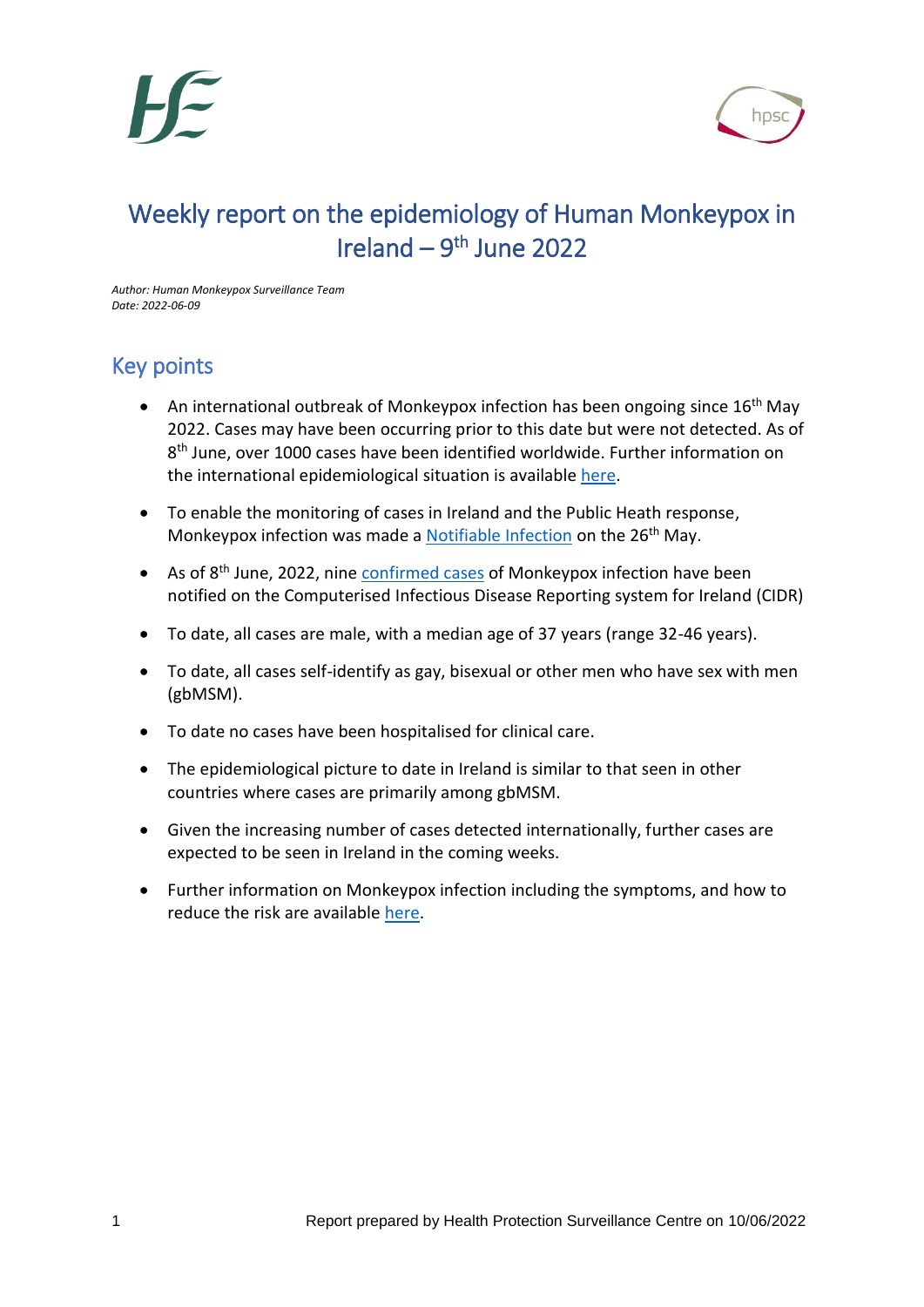

**Figure 1: Number of confirmed cases of Monkeypox infection by date of notification on CIDR in Ireland between 29/05/2022 to 08/06/2022**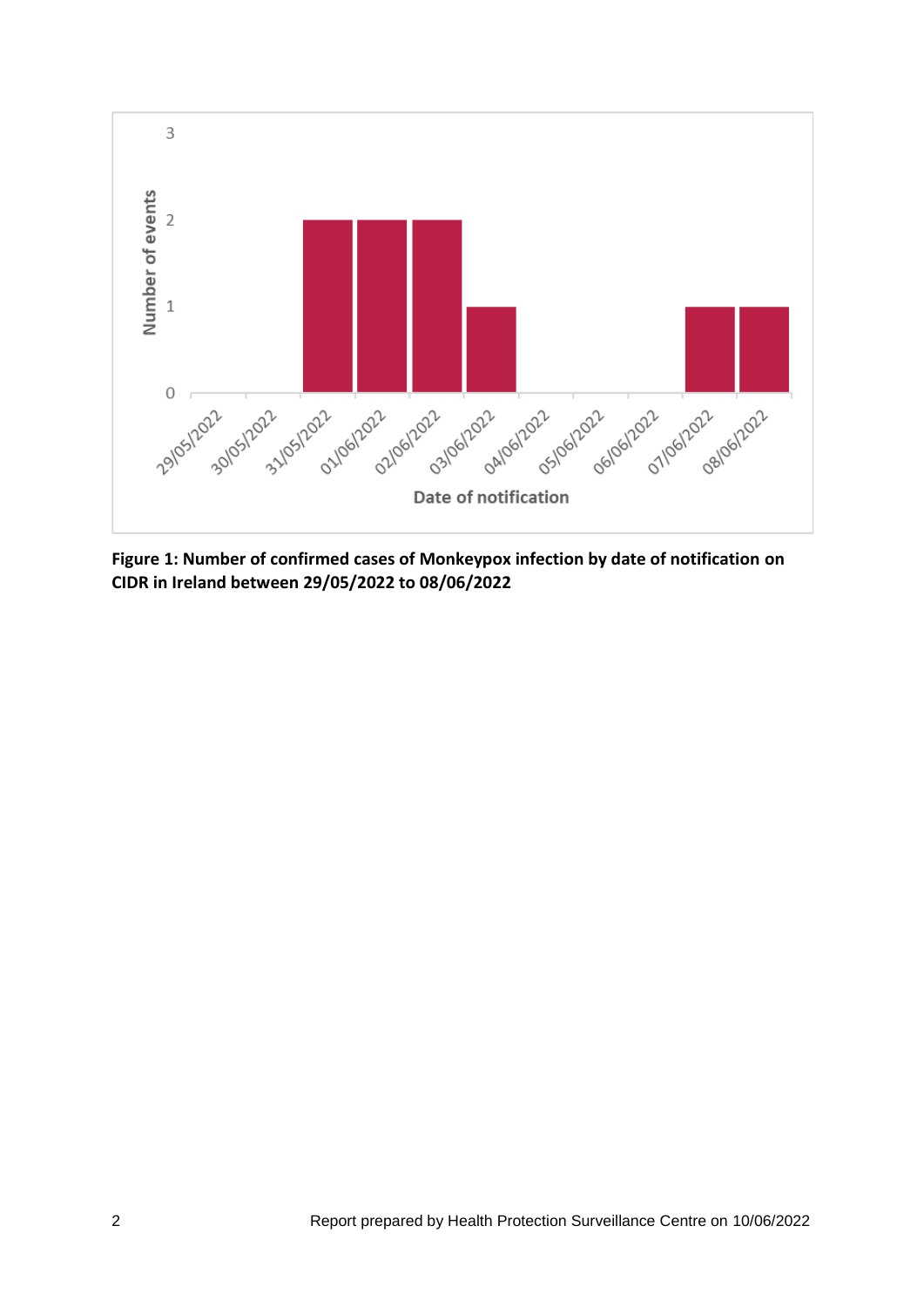|                              |                                           | <b>Number</b><br>of events | % of events |
|------------------------------|-------------------------------------------|----------------------------|-------------|
| <b>Total confirmed cases</b> |                                           | 9                          | 100.0       |
| Gender                       | Male                                      | 9                          | 100.0       |
|                              | Female                                    | $\mathbf 0$                | 0.0         |
| Age (years)                  | Mean age (years)                          | 37                         |             |
|                              | Median age (years)                        | 37                         |             |
| Age groups (years)           | $0 - 18$                                  | $\mathbf 0$                |             |
|                              | 18-24                                     | $\mathbf 0$                |             |
|                              | 25-34                                     | 4                          | 44.4        |
|                              | 35-44                                     | 4                          | 44.4        |
|                              | 45-54                                     | $\mathbf{1}$               | 11.1        |
|                              | 55-64                                     | $\mathbf 0$                |             |
|                              | $65+$                                     | $\mathbf 0$                |             |
| <b>Sexual orientation</b>    | gbMSM                                     | 9                          | 100.0       |
|                              | Other                                     | $\mathbf 0$                |             |
|                              | Not known                                 | $\mathbf 0$                |             |
| <b>Disease severity</b>      | Admitted to hospital for clinical<br>care | $\mathbf 0$                |             |
|                              | Admitted to ICU                           | $\mathbf 0$                |             |
|                              | Died                                      | $\mathbf 0$                |             |

**Table 2: Summary characteristics of confirmed cases of Monkeypox infection, based on cases reported up to midnight 08-06-2022**